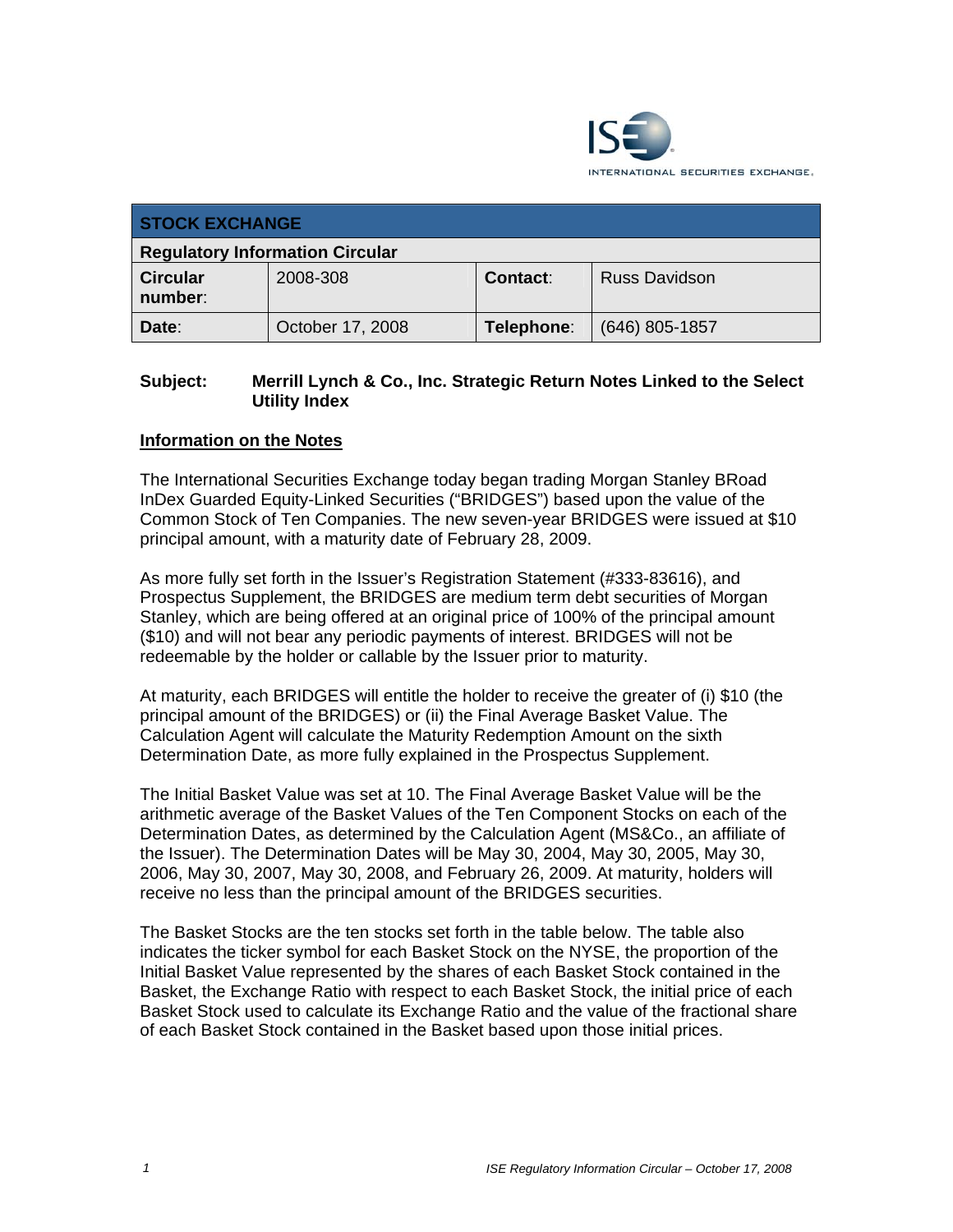| <b>Ticker Symbol</b> | <b>Proportion of Initial</b><br><b>Basket Value</b> | Exchange Ratio | Initial<br><b>Stock Price</b> | <b>Initial Value</b><br>per Stock |
|----------------------|-----------------------------------------------------|----------------|-------------------------------|-----------------------------------|
|                      |                                                     |                |                               |                                   |
| ADP                  | $1/10^{th}$                                         | 0.025125629    | \$39.80                       | \$1.00                            |
| AIG                  | $1/10^{th}$                                         | 0.014814815    | \$67.50                       | \$1.00                            |
| <i>BRK/B</i>         | $1/10^{th}$                                         | 0.000400000    | \$2,500.00                    | \$1.00                            |
| <i>XOM</i>           | $1/10^{th}$                                         | 0.027005131    | \$37.03                       | \$1.00                            |
| <i>FNM</i>           | $1/10^{th}$                                         | 0.013144059    | \$76.08                       | \$1.00                            |
| GE                   | $1/10^{th}$                                         | 0.030581040    | \$32.70                       | \$1.00                            |
| JNJ                  | $1/10^{th}$                                         | 0.017793595    | \$56.20                       | \$1.00                            |
| MRK                  | $1/10^{th}$                                         | 0.018587361    | \$53.80                       | \$1.00                            |
| PFE                  | $1/10^{th}$                                         | 0.028636885    | \$34.92                       | \$1.00                            |
| UPS                  | $1/10^{th}$                                         | 0.015149220    | <i><b>\$66.01</b></i>         | \$1.00                            |

It is expected that the market value of the BRIDGES will be affected by the value of the Index and by a number of other interrelated factors including, among other things: the general level of interest rates, the volatility of the Index, the time remaining to maturity, the dividend yields on the stocks comprising the Index, and the credit rating of the Issuer.

A beneficial owner of the Securities may receive no Supplemental Amount at maturity, or a Supplemental Redemption Amount that is below what the Companies in the index would pay as interest on a non-callable medium term debt security with a similar maturity as that of the BRIDGES. The return of principal of the BRIDGES at maturity and the payment of the Supplemental Redemption Amount, if any, may not reflect the full opportunity costs implied by inflation or other factors relating to the time value of money.

The return a holder will receive on the BRIDGES, if any, will not be the same as the return that you would earn if you actually owned each of the common stocks underlying the Index and received the dividends paid on those stocks.

Ownership of the BRIDGES will be maintained in book-entry form by or through The Depository Trust Company.

TPS will be quoted and trade as an equity.

Trading in the shares on ISE is on a UTP basis and is subject to ISE equity trading rules. The shares will trade from 9:00 a.m. until 4:00 p.m. Eastern Time. Equity Electronic Access Members ("Equity EAMs") trading the shares during the Pre-Market Session are exposed to the risk of the lack of the calculation or dissemination of underlying index value or intraday indicative value ("IIV"). For certain derivative securities products, an updated underlying index value or IIV may not be calculated or publicly disseminated in the Pre-Market hours. Since the underlying index value and IIV are not calculated or widely disseminated during Pre-Market hours, an investor who is unable to calculate implied values for certain derivative securities products during Pre-Market hours may be at a disadvantage to market professionals.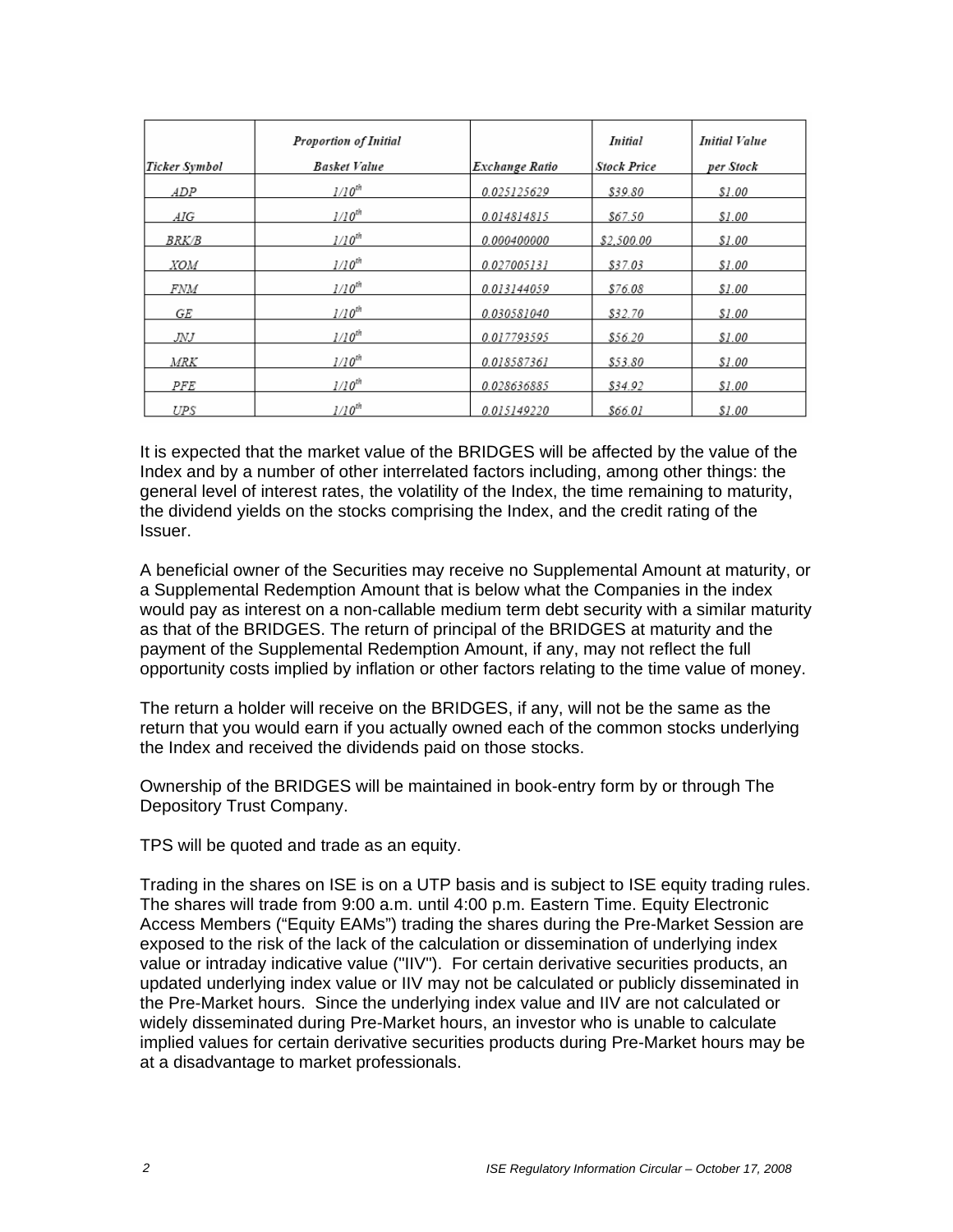Equity EAMs also should review NASD Notice to Members 03-71 for guidance on trading these products. The Notice reminds members of their obligations to: (1) conduct adequate due diligence to understand the features of the product; (2) perform a reasonable-basis suitability analysis; (3) perform customer-specific suitability analysis in connection with any recommended transactions; (4) provide a balanced disclosure of both the risks and rewards associated with the particular product, especially when selling to retail investors; (5) implement appropriate internal controls; and (6) train registered persons regarding the features, risk and suitability of these products.

**This Regulatory Information Circular is not a statutory Prospectus. Equity EAMs should consult the Trust's Registration Statement, SAI, Prospectus and the Fund's website for relevant information.**